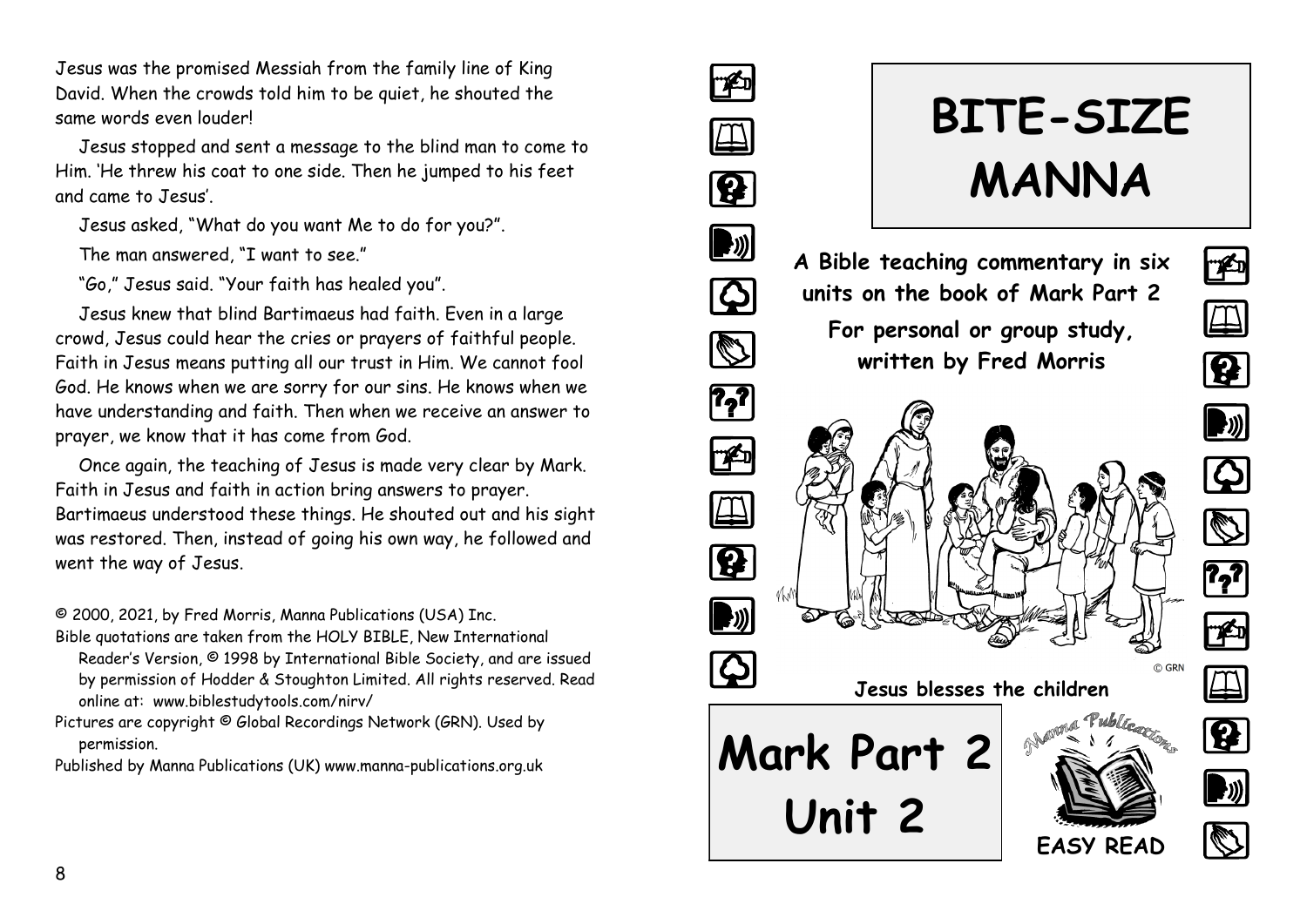# **Unit 2: Chapters 9:42 to 10:52 Jesus Warns Us Not to Lead Others into Sin**

Jesus also warned the disciples not to lead children into sin or there would be severe punishment. He does not really want you to 'cut off your hand' or 'cut off your foot' or 'poke out your eye' when you are tempted to do wrong. If you do this, it may not stop you sinning nor make God forgive your sins. Instead, Jesus wanted us to know what a terrible thing it is if others do wrong because of us, especially children. It deserves severe punishment.

Jesus speaks here about Hell. If you don't believe in Hell, you don't believe what the Bible says! The prophet Isaiah spoke of Hell as everlasting fire. Jesus used these same words of Isaiah. Satan and all of his demons will be cast into the Lake of Fire.

The people knew what He meant. They threw their rubbish outside the city wall. Fires never burned out there. The valley was full of fires, flies and worms. Jesus probably spoke of this to show what Hell is like. He quoted from Isaiah 66:24, "The worms that eat the bodies will not die. The fire that burns them will not be put out."

Instead of giving in to temptation, Jesus wants us to bless others through what we say, think and do. Our faith will be tested by fire. Salt is essential in our bodies. Our lives will be "salted with fire" to make us strong and healthy when persecuted. We must also watchful and wise when tempted. This is why Jesus said we should be useful like salt. He said, "Have salt in your lives and be at peace with each other".

Those who try so hard to be first, hold others back. They are selfish and bossy and rule over people instead of serving those around them. Jesus spoke about many of the rulers of the world. They control people and tell others what to do. People find ways to rule so that they will gain power.

Jesus came to serve people. More than that, He came to die for them, so that through the sacrifice of His blood, our sins could be forgiven by God. It was God's will for Jesus to die as punishment for the sins of others. He gave His life knowing ahead of time the sins we will do. Because of this, we can confess and be saved and have everlasting life in Heaven with Him and in the Kingdom of God.

Jesus spoke to James and John and the other disciples. He warned them not to try to be important and not to give orders to other people.

Good leadership in the Christian life is about serving others. Jesus was the Suffering Servant whom God spoke about many years before through the prophet Isaiah. To follow Him, we too must be ready to suffer, and to give up whatever He asks for His sake. Jesus showed us how to lead by serving others.

Jesus said that He "did not come to be served. Instead, He came to serve others". He added these important words: "He came to give His life as the price [ransom] for setting many people free".

#### **Jesus Heals a Man Who Has Much Faith**

A large crowd followed Jesus. Near Jericho they heard a blind man shouting. "Jesus! Son of David! Have mercy on me". Beggars were a common sight at the entrance to cities. God, however, often gives blind and deaf people greater understanding. Blind Bartimaeus called Jesus "Son of David". He understood that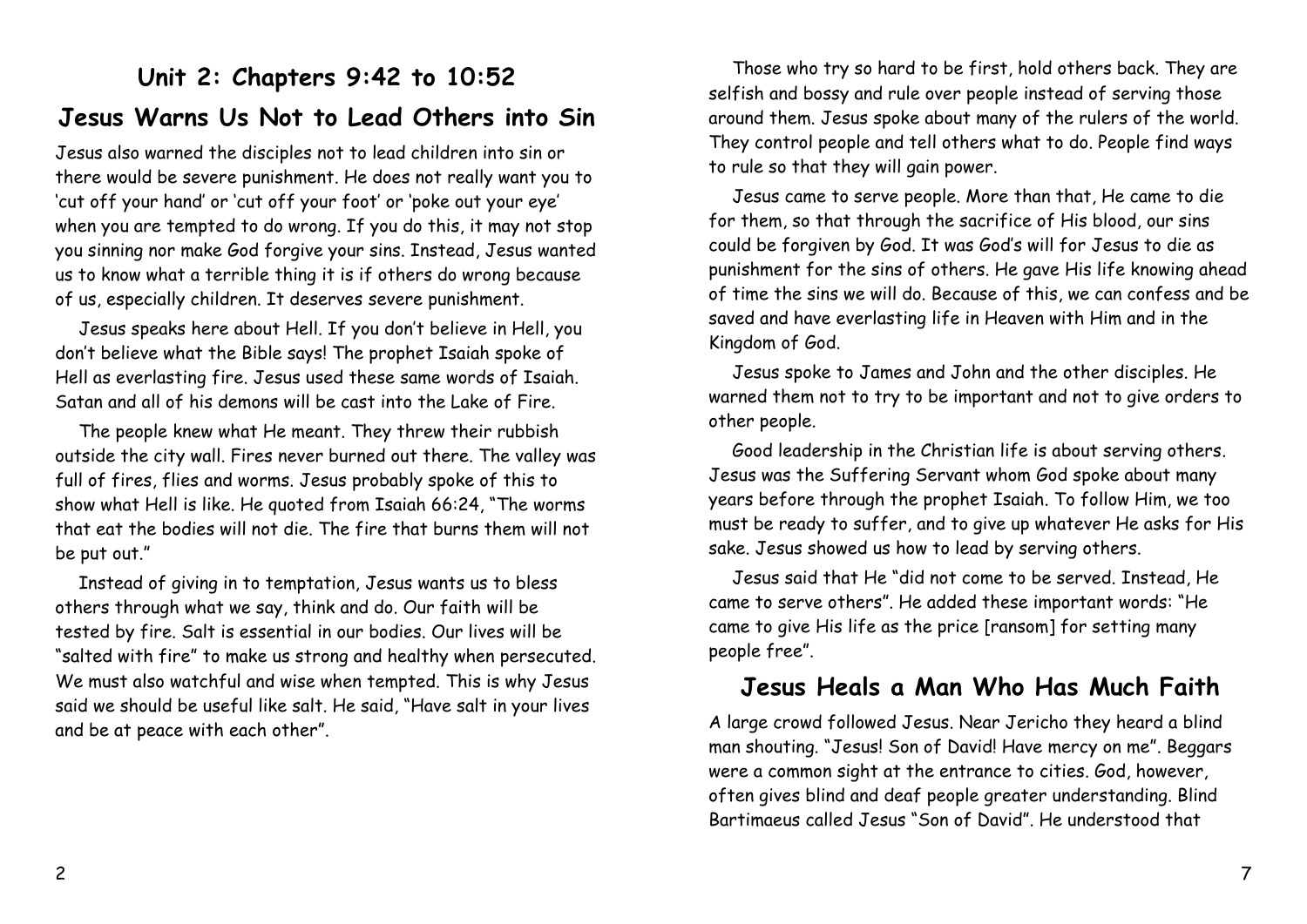about the way He was going to die. He warned them that "the people will make fun of Him and spit on Him and flog Him and kill Him". He also told His disciples that He would come alive after three days.

Jesus led the way. He was not afraid to go up to Jerusalem. He knew the chief priests and leaders would kill Him, but this was the will of His heavenly Father, and He wanted to finish what His father had sent Him to do.

His disciples could not believe that Jesus would be killed. They thought that He was going to set up His Kingdom on earth at this time. They had other questions on their minds.

## **The Suffering Servant**

James and John wanted to be sure that they had a good place when Jesus sat on His throne.

"Let one of us sit at Your right hand in Your glorious Kingdom," they asked Jesus. "Let the other one sit at Your left hand," they added. The words went against everything Jesus had taught them. They wanted to become important leaders.

"You do not know what you are asking," Jesus told them. "Can you drink the cup of suffering that I drink?". Jesus meant that He had chosen God's way of suffering. "Can you go through the baptism of suffering I must go through?"

Jesus was going to die on a cross. Jesus knew that He would sink down under the pain and would suffer for the sins of the world before God raised Him up from death.

"We can," they answered. Jesus said they would share in His suffering. "But to sit at My right or left is not for Me to say". We can be sure there is a place for us if we remain faithful.

The other disciples were angry with James and John for wanting to be so important.

# **EU** Mark Chapter 10.

# **Questions about Divorce and Families**

Some teachers of the Jewish Law asked Jesus, "Does the Law allow a man to divorce his wife?". They wanted to test Him. "What did Moses command you?" He replied.

They said, "Moses let a man write a divorce note and send the wife away". "It was because of your stubbornness that Moses wrote you this law," Jesus said.

Jesus went on to say, "At the beginning of creation, God made male and female. That is why a man will leave his father and mother and be joined to his wife. The two of them will become one... so a man must not separate what God has joined together". His teaching is clear, for one man to be married to one woman, for life.

As sinners, we fail to love another person fully because we love ourselves more. So, when the hearts of men are hard or they are angry or bored with their wives, they are tempted to divorce them. Jesus said it was not this way in the beginning.

Where the love of God rules in men's hearts, men understand that God wants marriage to be a life-long union of one man with one woman until death separates them.

Later in Mark 10:11, Jesus said that to divorce in order to marry another is adultery. He also said that divorce is only allowed if a partner has been unfaithful. However, it is better to forgive.

At the time when Jesus lived on earth, men did not think that women and children were important. Jesus showed by His words and by what He did that He cared about women and children. Marriage should provide love and protection for both the parents and for their children.